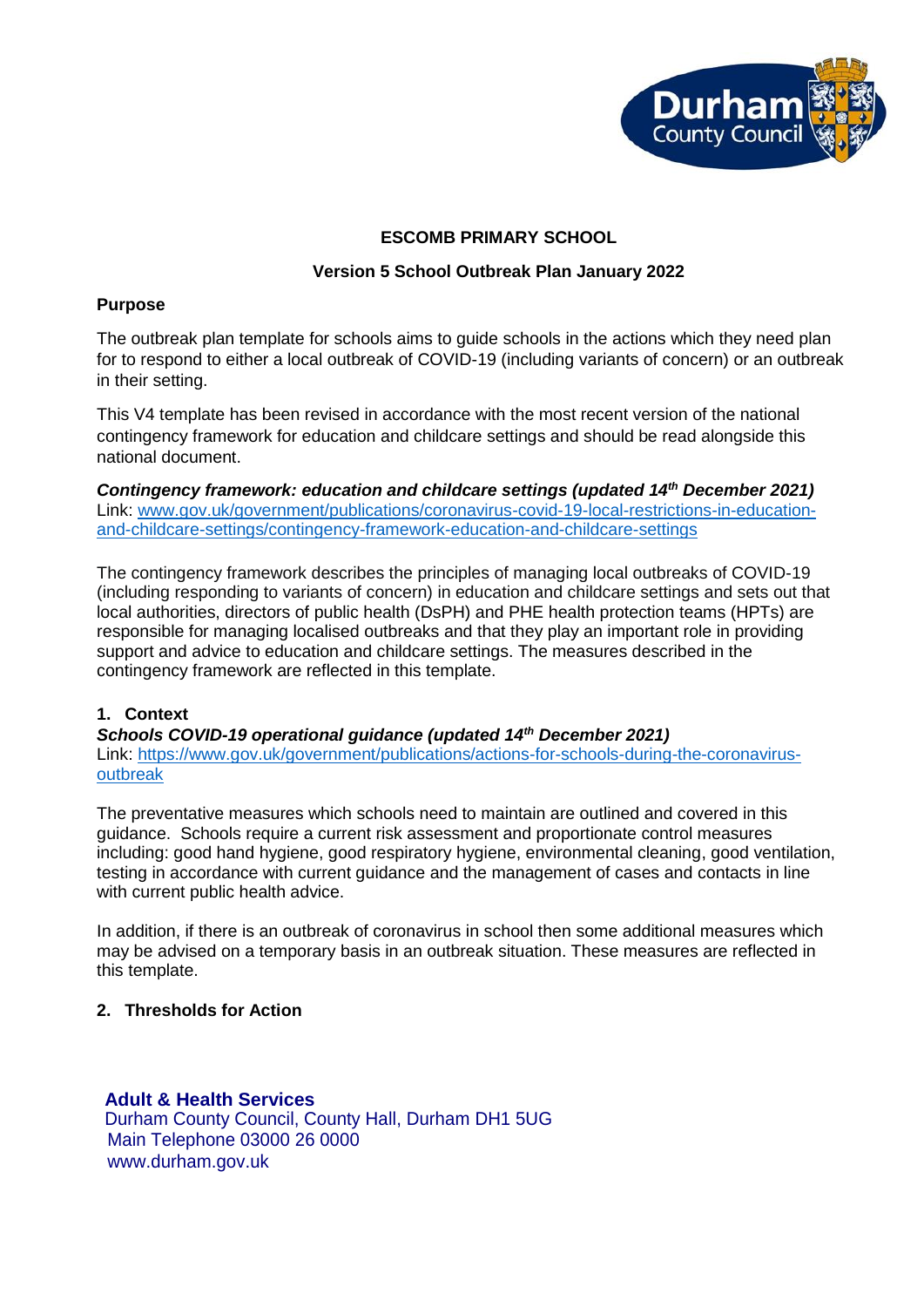National guidance recommends that for most settings it will make sense to think about taking extra action if the number of positive cases substantially increases. The thresholds, detailed below, can be used by settings as an indication for when to seek public health advice if they are concerned and appendix 1 provides details of the process for contacting Durham County Council.

## **Mainstream primary and secondary schools:**

5 children, pupils, students or staff, who are likely to have mixed closely\*, test positive for COVID-19 within a 10-day period

Or

10% of children, pupils, students or staff who are likely to have mixed closely\* test positive for COVID-19 within a 10-day period

Or

If any case of COVID-19 in school has resulted in that person being hospitalised

\*in the same cohort, for example class/year group/activity group/friendship group/home to school transport

## **Special schools:**

2 children, pupils, students or staff, who are likely to have mixed closely\*, test positive for COVID-19 within a 10-day period

Or

If any case of COVID-19 in school has resulted in that person being hospitalised

\*in the same cohort, for example class/year group/activity group/friendship group/home to school transport

## **3. Outbreak definition**

A standard outbreak definition is two or more confirmed COVID-19 cases associated with the setting with an onset of illness in the last 14days and:

where the cases are likely to have been exposed to each other using the close contact definition (within 2m for more than 15minutes, within 1m for 1minute, within 1m and face to face for any amount of time, shared a small vehicle for any amount of time)

Or

• where the there is no sustained community transmission

## **4. Outbreak assessment**

An assessment of an outbreak is undertaken, in most instances when the threshold for action is reached, by working with public health who will advise on public health actions and this assessment is made taking into account the current position regarding COVID-19 in the population.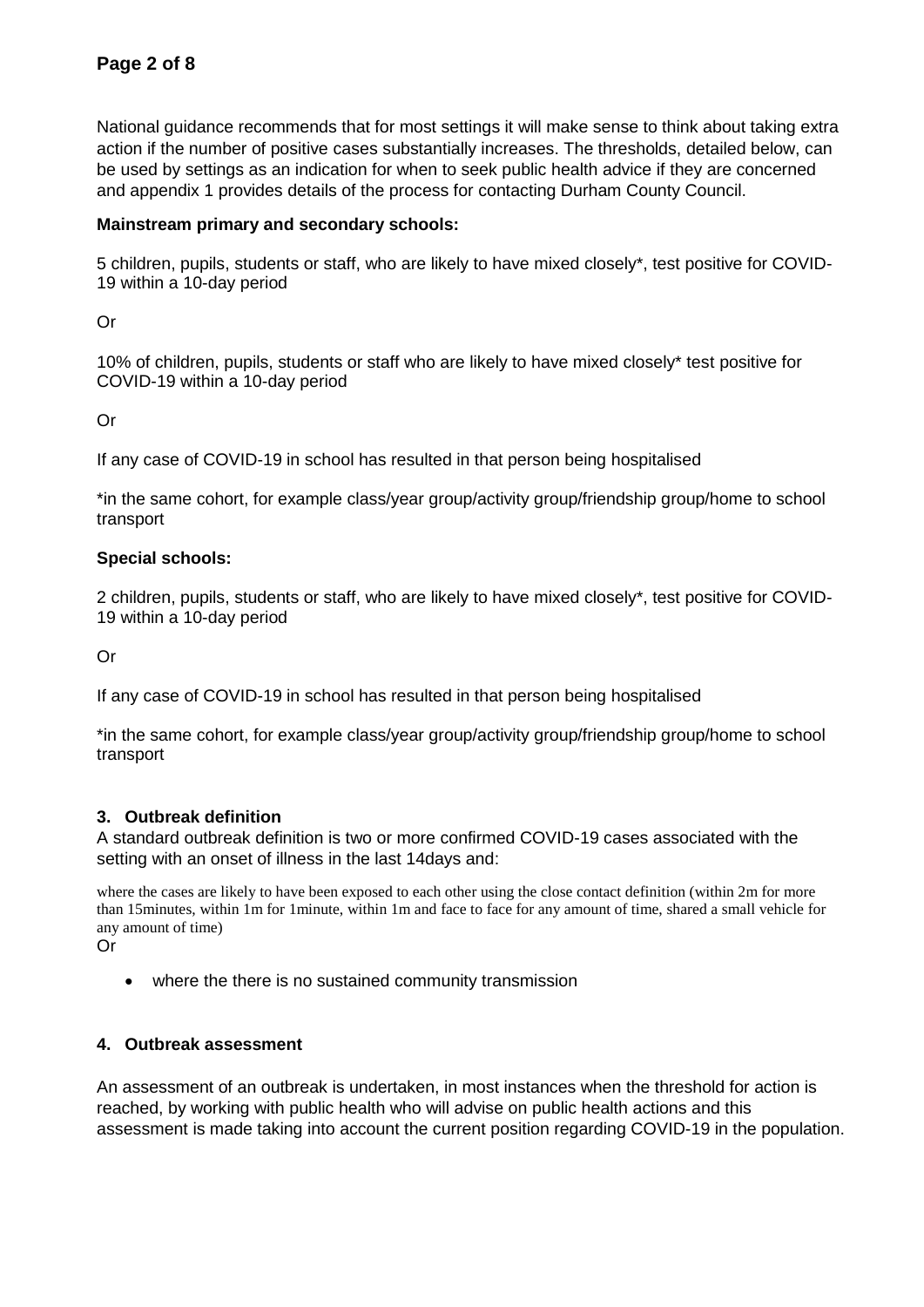## **5. Outbreak assessment in periods of exceptional demand**

Periods of exceptional demand schools will be notified by the Head of Education and the DPH.

Special schools will continue to report cases as usual and will be directly supported by the public health team.

Mainstream schools where there are any cases associated with the setting who are hospitalised will continue to report cases as usual and will be directly supported by the public health team.

Mainstream schools without cases associated with the setting who are hospitalised will be requested to assess their outbreak using the checklist provided at appendix 2

The revised reporting process for mainstream schools in periods of exceptional demand is provided in appendix 3.

## **6. Outbreak Management Plan Template**

All education and childcare settings should have outbreak management plans outlining how they would operate if any of the measures described below were recommended for their setting or area.

This includes how they would ensure every child, pupil or student receives the quantity and quality of education and care to which they are normally entitled.

Public Health Actions to be included:

## **1) Prevention measures:**

Review the current COVID-19 risk assessment and ensure that all prevention measures are fully implemented. Where needed seek advice from your health and safety advisor.

Review individual risk assessments for staff and pupils. Where needed seek advice from your occupational health advisor and/or health and safety advisor.

## **2) Bubbles**

- Bubbles may need to be reintroduced.
- Each individual class will return to being a bubble. Bubbles will not mix indoors or outdoors. Where possible, staff will avoid crossing bubbles. Within bubbles and around school: Bubbles will visit hand washing and sanitising stations separately. Each bubble will have a separate area of the playground/ field where breaktimes need to be shared.
- From Year 2 6, classroom tables and chairs will be arranged in rows and children should not sit in a face to face position.
- From Year 2-6. Sharing of equipment will be avoided. If absolutely necessary, then sanitising procedures will be implemented between uses.
- Assemblies will only take place within classes for each bubble or virtually. No singing will take place.

## **3) Face coverings**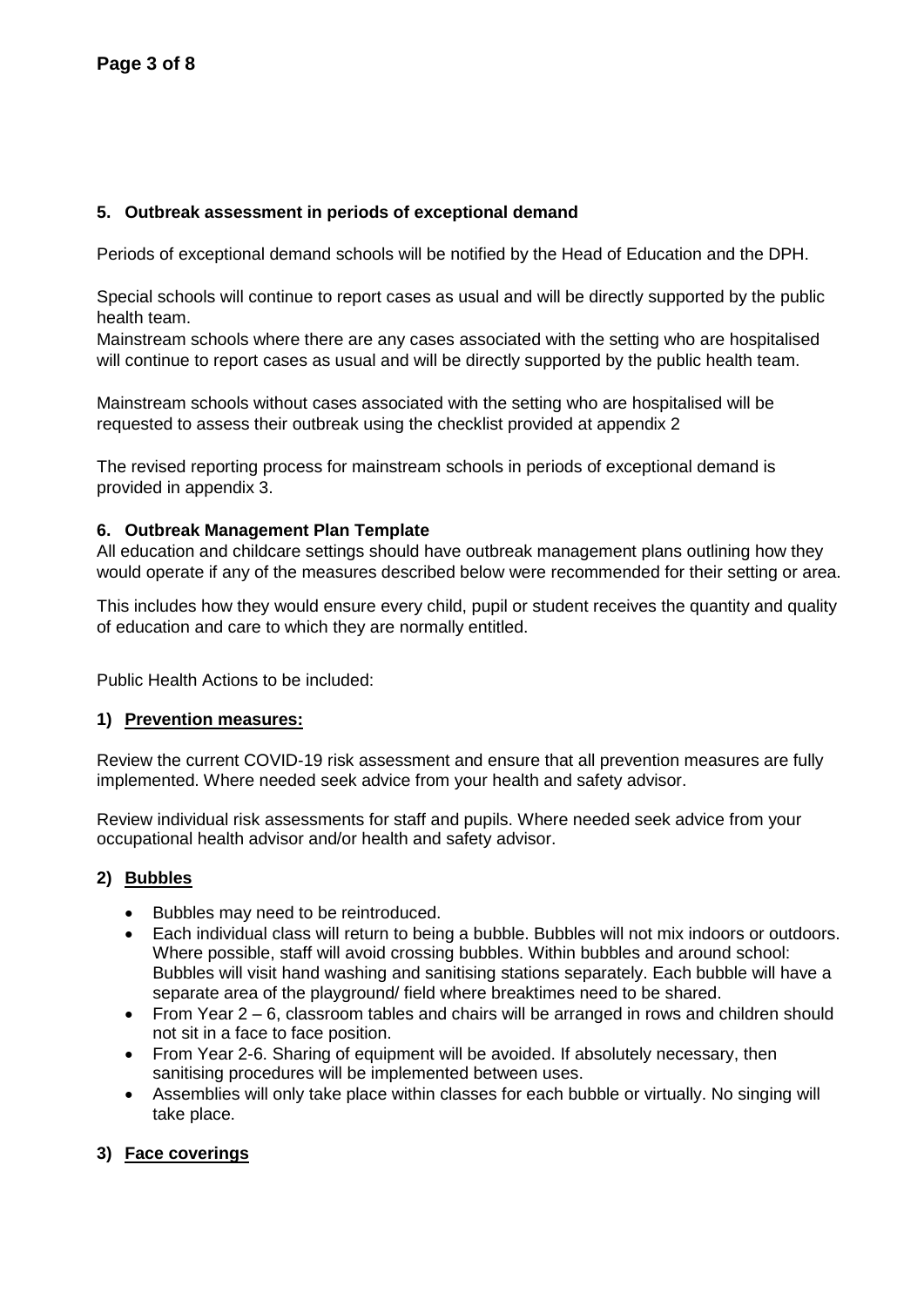Face coverings may need to be reintroduced for staff (all schools) and students (secondary age pupils/schools and colleges), and as previously there will be reasonable exemptions for their use.

This may include face coverings in communal areas (for pupils, students and staff) and/or classrooms (for both pupils, students and staff).

Please refer to the section covering face coverings in your current risk assessment.

## **4) Testing:**

Increased testing may be advised this may include:

Increased use of home testing by staff (all schools) and pupils and students (secondary age pupils/schools and colleges).

In accordance with the testing guidance in the current risk assessment schools may be advised to:

Request more frequent use of home LFD testing by some staff (all schools) and pupils and students (secondary age pupils/schools and colleges) for a specified period, for example 7days.

Please refer to the section covering testing in your current risk assessment.

## **And/or**

Request the use of home PCR testing by some staff (all schools) and some pupils (all schools) by accessing testing via NHS 119.

### **And/or**

There may be a requirement for asymptomatic testing to take place at school. This may include scaling up the asymptomatic test site retained at school, the reintroduction of an asymptomatic test site or setting up a new asymptomatic test site. This would be agreed with the school and support would be available from DCC.

## **5) Shielding**

People previously considered to be clinically extremely vulnerable (CEV) will not be advised to shield again.

Individuals previously identified as CEV are advised to continue to follow the guidance on how to stay safe and help prevent the spread of COVID-19. Individuals should consider advice from their health professional on whether additional precautions are right for them.

## **6) Other activities**

A range of activities may be paused or restricted during an outbreak including: educational visits, residential educational visits, open days, transition days, parental attendance, live performances and use of the school premises by other organisations.

## **7) Contact tracing**

Contact tracing may be reinstated and in this situation DCC will work with schools to ascertain the contacts of cases during their infectious period and will provide a template letter for schools to share with identified contacts advising the contact to seek a PCR test and where not exempt, to self-isolate.

For primary school age pupils, the whole class would usually be considered contacts of a case.

For secondary school age pupils, contacts would usually be those pupils/staff who meet the standard contact tracing definition which is a person who has been within 2m for more than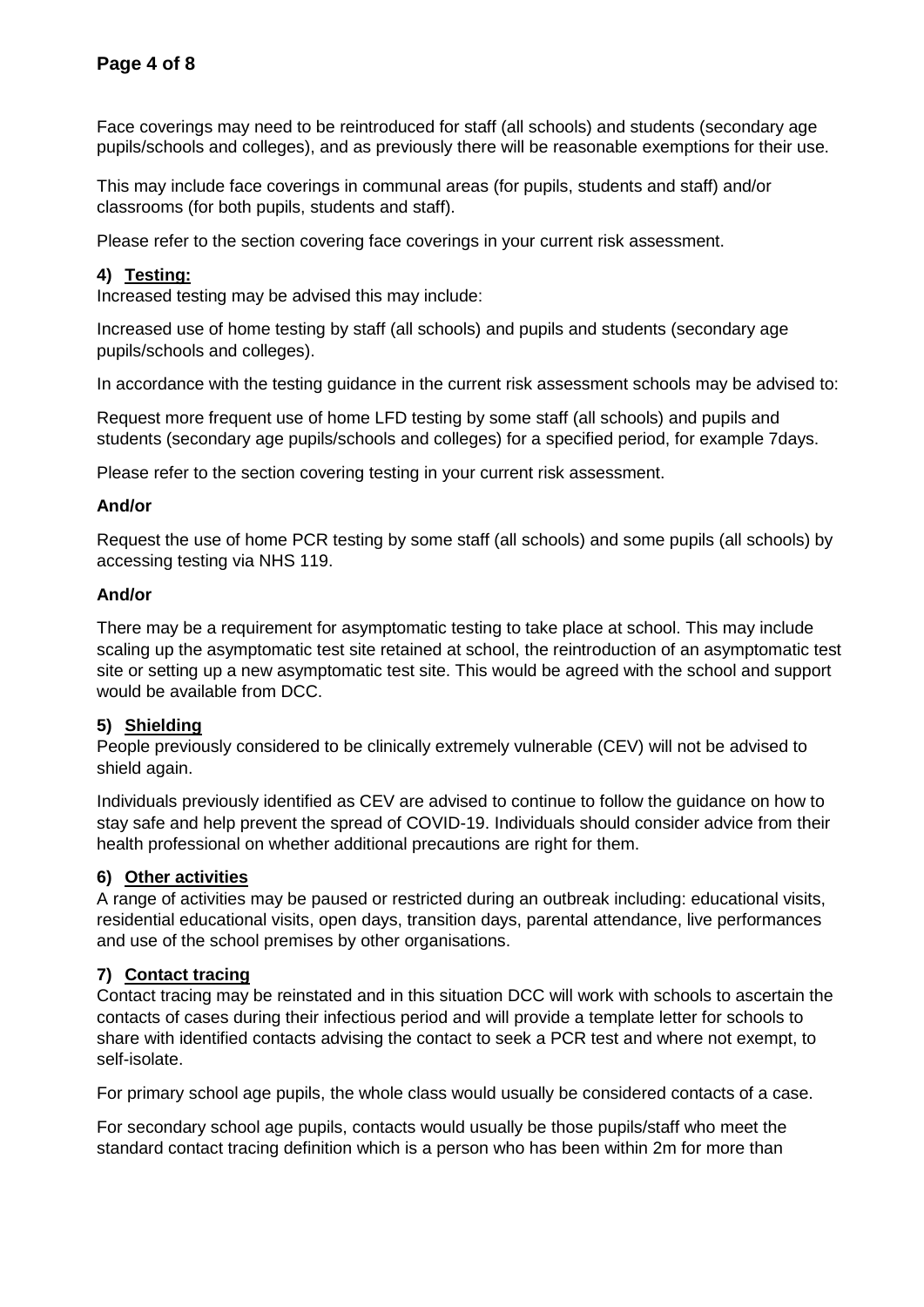# **Page 5 of 8**

15minutes, within 1m for 1minute, within 1m and face to face for any amount of time, shared a small vehicle for any amount of time during the infectious period for the case.

## **8) Attendance restrictions**

Settings should make sure their outbreak management plans cover the possibility they are advised to limit attendance, although this would be a measure of last resort.

High-quality remote education should be provided for all pupils or students not attending.

In all circumstances, priority should continue to be given to vulnerable children and young people and children of critical workers to attend to their normal timetables.

## **9) Other areas which you may wish to include are:**

### **Communications:**

Key methods of communication will be through:

- School telephone or email
- Teachers2Parents email & texting service
- Class email addresses if appropriate
- School website

We will ensure that all parents have access to at least one method of communication, prioritising the school website when and if remote learning needs to be posted.

#### **IT Access:**

Additional IT resources are available for families with limited access to IT to enable them to access remote learning or communications. Families will be contacted to ensure that they have the necessary facilities. Engagement with communications and home learning will be monitored to ensure adequate access to appropriate resources.

#### **Safeguarding:**

All staff will adhere to our school Keeping Children Safe in Education Policy. Additional measures will include weekly contact with any child not attending school to monitor welfare. This will include a familiar member of staff having a conversation with the child and/ or parents. Children or families identified as vulnerable will have additional contacts from members of the SLT and safeguarding leads. Where there are concerns about a child then the usual procedures from the school policy will be followed.

### **Parents – what you need to know about school routines in case of an outbreak:**

Below is a range of information that will help you get a better understanding of what a return to school in the case of an outbreak will look like and will outline the measures we are putting in place to ensure the safety and wellbeing of pupils, staff and our whole school community. It is very similar to how we are currently operating and we have found that everything runs very smoothly.

#### **Start and End of the School Day Entering school**

We will continue with the ways in which we access and exit school premises.

All pupils will enter school through three separate entrances, the usual pedestrian gate and the car park gate and Reception yard gate. To ensure safety, one of the car park gates will be closed to prevent vehicles entering the site when children are around. We ask that parents leave children at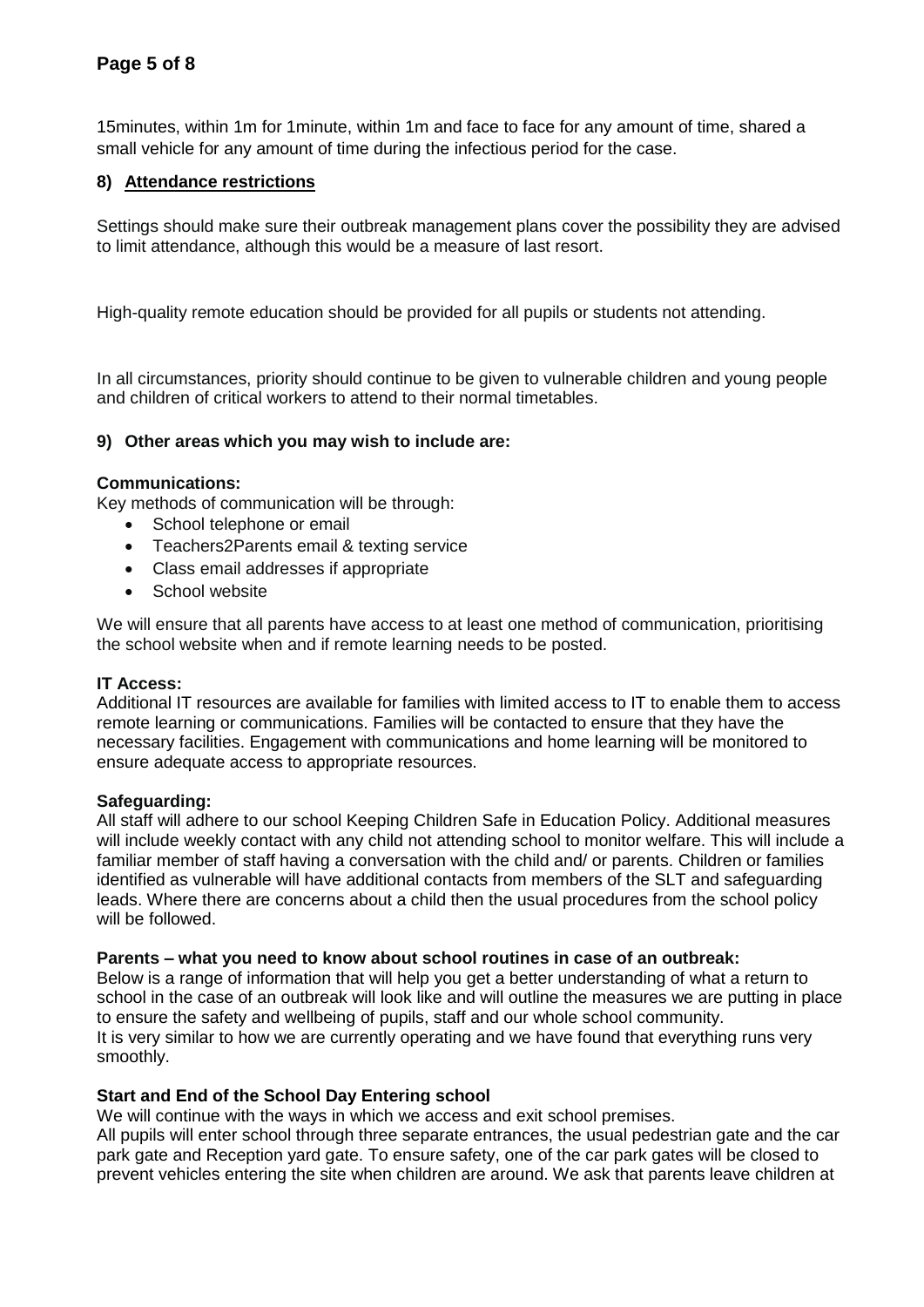the main gates and do not enter the school premises. Gates will be monitored by staff and additional staff members will monitor internal gates and the playgrounds. Timings have been staggered 8.30-8.55 a.m.so that not everyone is trying to enter the site at the same time and so minimising contact between parents, staff and children. We ask that parents do not arrive at school too early and wait outside of school for their time slot but try to arrive within their time allocation and to leave children at the gates and move away quickly to reduce congestion.

| <b>Class</b>                          | <b>Entry gate</b>                                                                                                                                                                                   |
|---------------------------------------|-----------------------------------------------------------------------------------------------------------------------------------------------------------------------------------------------------|
| Reception                             | Reception yard gate - closest to classroom. Children will be greeted                                                                                                                                |
|                                       | by a member of staff and come straight into school through the<br>current entry door.                                                                                                               |
| Year 1                                | Reception yard gate - opposite the hall doors. Children will be<br>greeted by a member of staff and come straight into school through<br>the hall door.                                             |
| Year 2<br>Year <sub>3</sub>           | Quiet yard. An area will be designated to each class and this is where<br>they will wait for the bell to go at 8.55a.m.                                                                             |
| Year 4<br>Year 5<br>Year <sub>6</sub> | Car Park gates. A member of staff will greet the children at the gate<br>and they will then go straight to their designated area of the school<br>playground to wait for the bell to go at 8.55a.m. |

## **Leaving school:**

Only one parent should collect children. Year 6 pupils should be encouraged to walk home if at all possible.

| <b>Time</b> | <b>Class</b>          | <b>Exit</b>                                                                                                                                                                                                                                                                                                                               |
|-------------|-----------------------|-------------------------------------------------------------------------------------------------------------------------------------------------------------------------------------------------------------------------------------------------------------------------------------------------------------------------------------------|
|             | Reception             | Reception yard - same door as used now. If parents can wait<br>in the half of the yard that is closest to the classroom and<br>staff will hand children over.                                                                                                                                                                             |
|             | Year 1                | Reception yard - hall doors. If parents can wait in the half of<br>the yard that is closest to the hall doors and staff will hand<br>children over.                                                                                                                                                                                       |
| 3.15p.m.    | Year <sub>2</sub>     | Quiet yard. Children will exit from the main door.                                                                                                                                                                                                                                                                                        |
| 3.25p.m.    | Year <sub>3</sub>     | Quiet yard. Children will exit from the main door.                                                                                                                                                                                                                                                                                        |
|             |                       |                                                                                                                                                                                                                                                                                                                                           |
|             | <b>Year 4 &amp; 5</b> | Car Park gates. A member of staff will bring the children<br>round from the classroom.                                                                                                                                                                                                                                                    |
|             | Year <sub>6</sub>     | We will dismiss Year 6 children from the car park gates as<br>soon as Year 4 & 5 have left. We will give Year 6 the option<br>to walk home but we will seek your permission when we<br>return in September. We will take those Year 6 children who<br>walk home to the rear of the school to exit school straight<br>onto the black path. |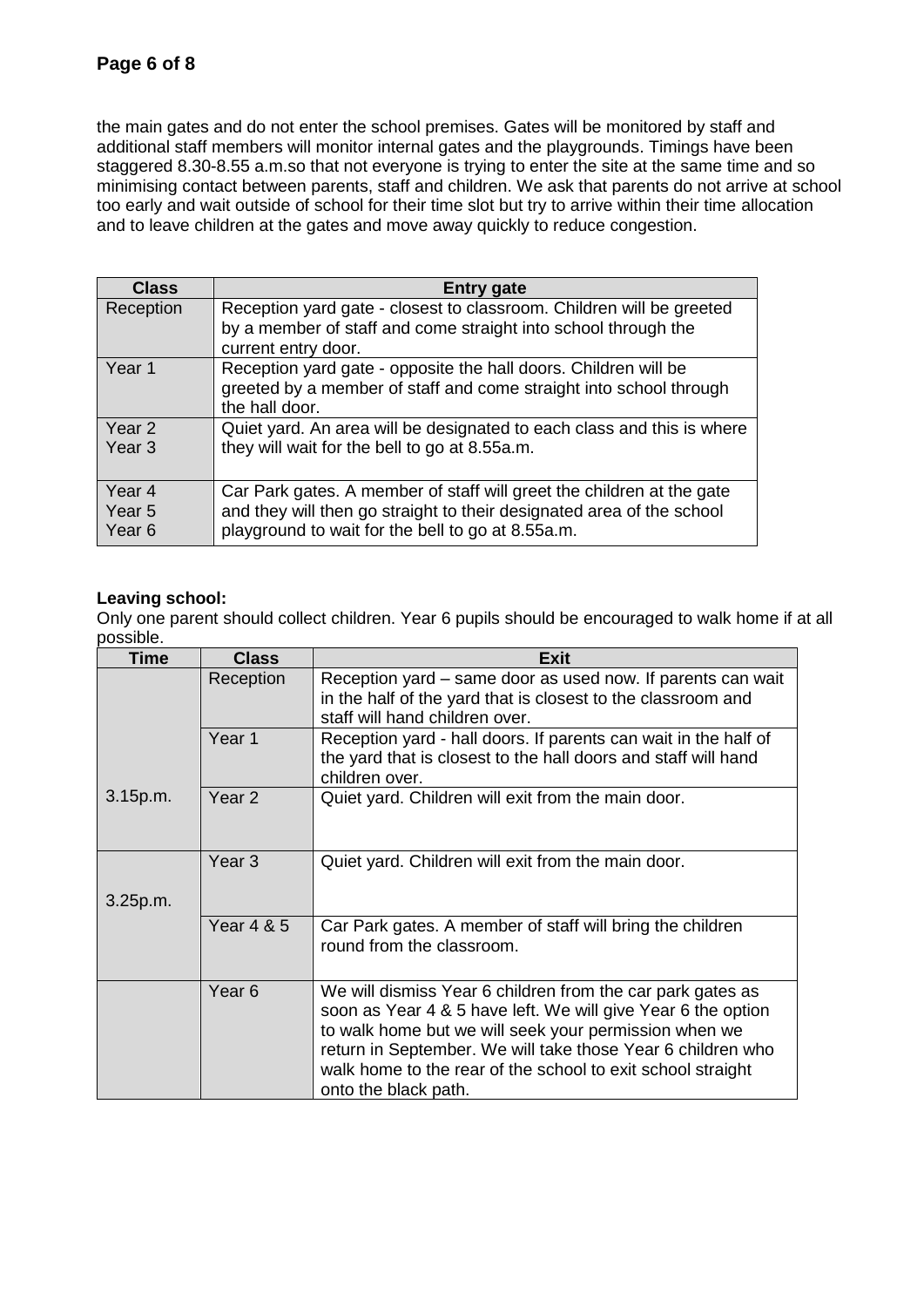## **Attendance**

We will communicate attendance requirements according to government or local guidance at the time in response to the situation.

### **Classes**

Children will continue to be taught with the rest of their year group and will remain in this 'bubble' for all activities. Mixing of groups will not be allowed. Children will be seated shoulder to shoulder (except the very youngest where this is impossible) to prevent any spread of infection. Staff and visitors will wear face-coverings in the corridor and communal areas e.g. the hall, but not in classrooms.

## **Curriculum**

The Government has made their expectation clear – we are required to teach an 'ambitious and broad curriculum in all subjects'. Teachers will plan this carefully. We will place the greatest focus on the basics of phonics, reading, increasing vocabulary, writing and maths to ensure gaps in children's learning are identified and filled as well as ensuring that we focus on our children's physical and mental well-being.

## **Breakfast and After School Clubs**

After school clubs – where the children are form more than one year group will be cancelled. Breakfast Club – we will up-date this as necessary as currently (Jan 2022) we are not operating a Breakfast Club.

### **Uniform and Equipment**

We would like children to continue to wear school uniform. Footwear – Children will be unable to get changed for PE lessons. We ask that shoes are sensible: no heels, with good grips (trainers are a sensible choice) and easy for children to manage. (Children need to be able to tie their own shoe laces. If they cannot do this the Velcro fasteners will be best).

School will provide all equipment that children will require. We ask that children only bring:

- Coat
- A water bottle
- A packed lunch (in a wipe clean bag/container or disposable packaging)

#### **Lunches**

**Packed Lunches** All packed lunches will be eaten in the classroom (except for children in reception class who will eat in the hall).

**School Meals** All school meals will be eaten in the hall. A rota system will be in place so there is no crossing of bubbles.

## **Hygiene Hand**

All children will be encouraged to wash their hands at regular intervals throughout the day for example, on entry to school, before lunch and after using equipment such as iPads and play equipment. Hand gel dispensers are positioned outside of the main entrance. Hand gel and hand wipes are also available in each classroom and in key areas around school. These will be used under supervision of class teacher or teaching assistant.

#### **Cleaning**

Additional cleaning will occur throughout the day. Our caretaker Mr Jones will also complete spot cleaning during the lunch period e.g. toilets, door handles, light switches etc

# **First Aid/Illness**

#### **First Aid**

We have 6 Level 3 Paediatric First Aid trained staff in school.

Mrs Tague and Mrs Hopper are the designated first aiders in the work place.